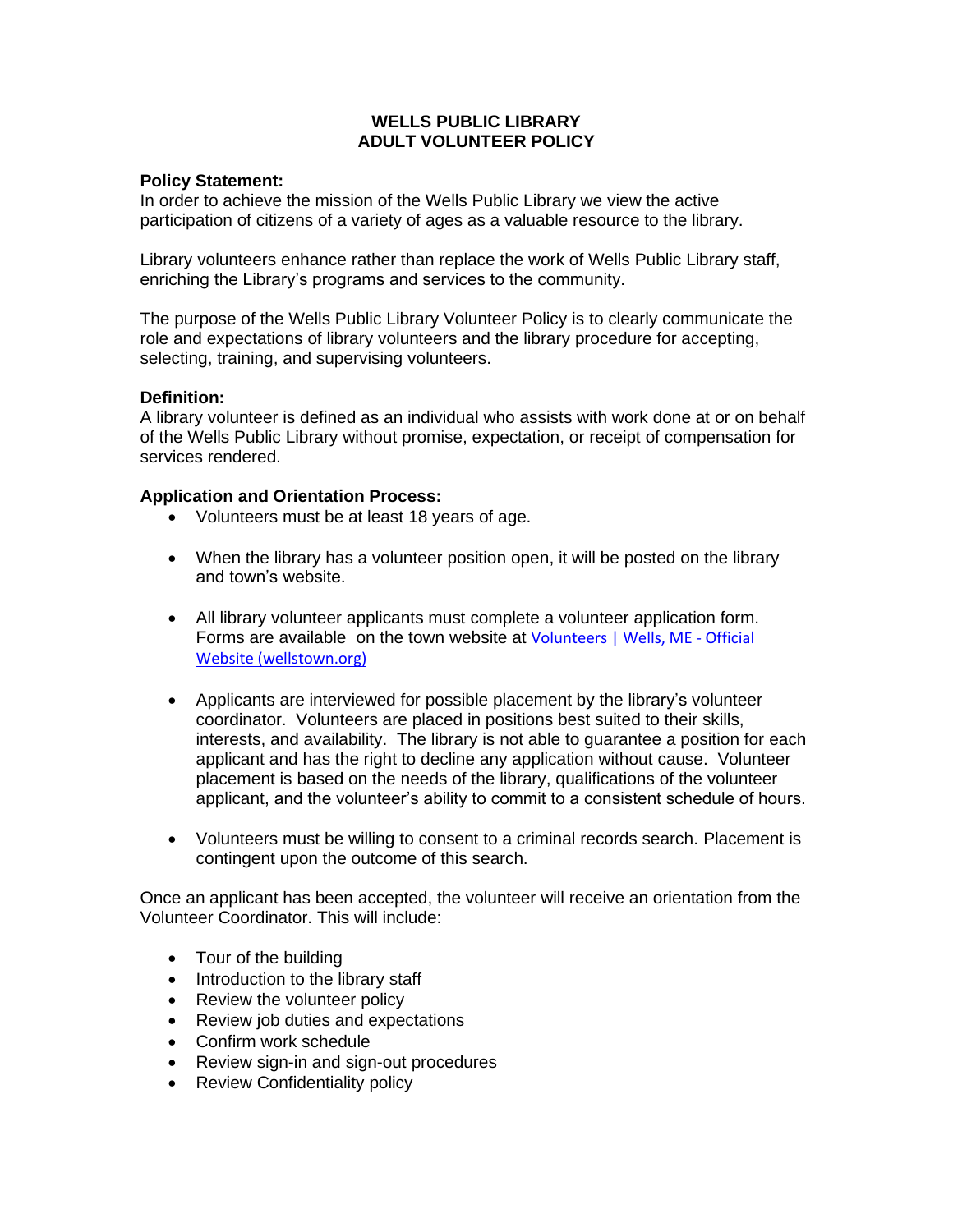## **Attendance:**

We value the contributions of volunteers and depend on volunteers to be present at scheduled times. Volunteers who know they will be absent or late should notify their supervisor or the library director as soon as possible.

Volunteers are asked to record their hours in the Volunteer Log at the end of each shift.

## **Volunteer Tasks:**

The tasks listed here are a sample of the most common tasks assigned to our volunteers:

- Material Shelving
- Crate Inter-Library Loans
- Unpack Inter-Library Loans
- Shelf Reading
- Assistance with Technical Services
- Help with Programs and Projects
- General Clerical Work
- Special Events
- Computer Assistance to Patrons
- General Cleaning Assignments

### **Internships:**

More advanced, and time intensive, internships are available for those pursuing, or considering pursuing, a Masters in Library and Information Science. If interested in an internship, there must be a staff member willing to directly supervise, educate, and mentor the potential intern. Because internships are designed to be beneficial to the professional community but require significant staff time and resources, we cannot commit to more than one internship at a time. All internships must conform to the Department of Labor's test for interns, available here:

<https://www.dol.gov/whd/regs/compliance/whdfs71.htm>

An example of a past internship was the working with the Youth Services Librarian to implement planned summer reading events.

### **Confidentiality:**

Volunteers may have access to confidential patron information. This may be through assigned volunteer tasks, or indirectly by spending large periods of times in the stacks or near the circulation desk. Access to patron information must do so in such a way as the patron's privacy is protected. All transactions between library patrons, staff, or volunteers are strictly confidential. Volunteers are required to uphold this policy. This includes any information about materials a patron has looked up, asked for, requested, or checked out, as well as reference questions asked by any library patron. Maine statutes provide that in regard to public libraries information relating to the identity of a library patron relative to their use of books and other material at the library is confidential.

### **Access to the Building**

For many reasons someone may volunteer for the library during hours which it is closed to the public but is fully staffed. If the library is closed, the library extends the courtesy that volunteers may check out any holds that they may have and that the volunteer may